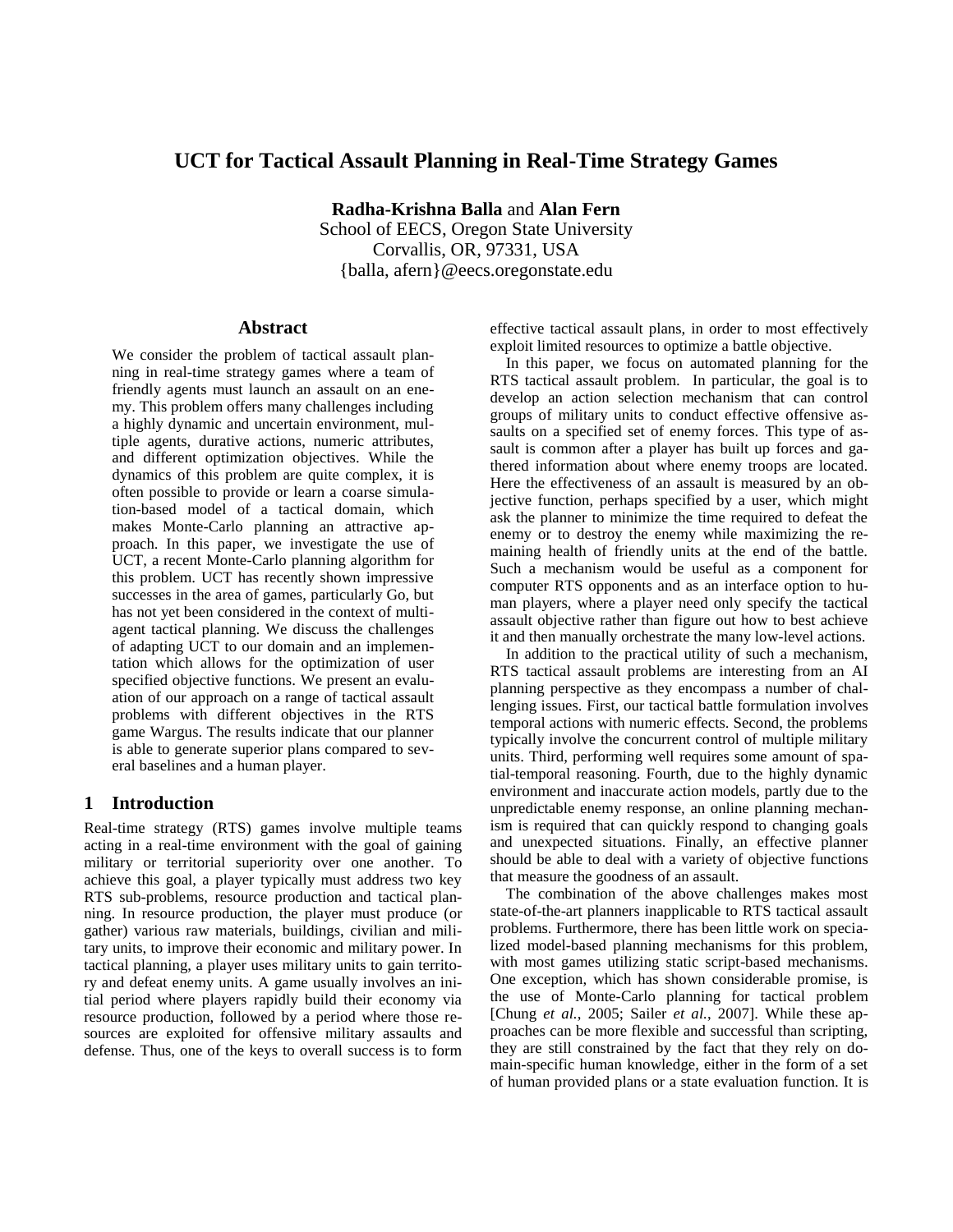often difficult to provide this knowledge, particularly when the set of run-time goals can change dynamically.

In this work, we take a step toward planning more flexible behavior, where the designer need not specify a set of plans or an evaluation function. Rather, we need only to provide the system with a set of simple abstract actions (e.g. join unit groups, group attack, etc.) which can be composed together to arrive at an exponentially large set of potential assault plans. In order to deal with this increased flexibility we draw on a recent Monte-Carlo planning technique, UCT [Kocsis and Szepesvari, 2006], which has shown impressive success in a variety of domains, most notably the game of Go [Gelly and Wang, 2006; Gelly and Silver, 2007]. UCT's ability to deal with the large state-space of Go and implicitly carry out the necessary spatial reasoning, makes it an interesting possibility for RTS tactical planning. However, there are a number of fundamental differences between the RTS and Go domains, which makes its applicability unclear. The main contribution of this paper is to describe an abstract problem formulation of tactical assault planning for which UCT is shown to be very effective compared to a number of baselines across a range of tactical assault scenarios. This is a significant step toward arriving at a full model-based planning solution to the RTS tactical problem.

# **2 The RTS Tactical Assault Domain**

In general, the tactical part of RTS games involves both planning about defensive and offensive troop movements and positioning. The ultimate goal is generally to completely destroy all enemy troops, which is typically achieved via a series of well timed assaults while maintaining an adequate defensive posture. In this paper, we focus exclusively on solving RTS tactical assault problems, where the input is a set of friendly and enemy units along with an optimization objective. The planner must then control the friendly troops in order to best optimize the objective. The troops may be spread over multiple locations on the map and are often organized into groups. Typical assault objectives might be to destroy the selected enemy troops as quickly as possible or to destroy the enemy while losing as little health as possible. Note that our focus on the assault problem ignores other aspects of the full RTS tactical problem such as developing a strong defensive stance and selecting the best sequence of assaults to launch. Thus, we view our planner as just one component to be called by a human or high-level planner.

Successful tactical assault planning involves reasoning about the best order of attacks on the enemy groups and the size of the friendly groups with which to launch each of the attacks, considering the attrition and time taken for each of the individual battles. This presents an interesting and challenging planning problem where we need to deal with a large state space involving durative actions that must be executed concurrently. To help manage this complexity, we focus on an abstract version of the tactical assault problem, where we reason about proximity-based groups of units instead of individual units. This abstraction is very much in line with how typical assaults are fought in RTS games, where tactics are controlled at a group level. Thus, the abstract state space used by our planner is in terms of properties of the sets of enemy and friendly groups, such as health and location. The primary abstract actions we consider are joining of groups and attacking an enemy group. The micromanagement of individual agents in the groups under each abstract action is left to the default AI of the game engine.

# **3 Related Work**

Monte Carlo sampling techniques have been used successfully to produce action strategies in board games like bridge, poker, Scrabble and Go. The main difference between these games and our domain is that all these games are turn-based with instantaneous effects, whereas actions in the RTS domain are simultaneous and durative. [Chung *et al.,* 2005] used a form of Monte Carlo simulation for RTS tactical planning with considerable success. At each planning epoch the approach performed limited look-ahead to select an action by Monte Carlo simulation of random action sequences followed by the application of an evaluation function. Unfortunately this is highly reliant on the availability of a quality evaluation function, which makes the approach more challenging to bring to a new domain and less adaptable to new goal conditions.

Another Monte Carlo approach for RTS tactical problems [Sailer *et al.*, 2007] assume a fixed set of strategies, and at each step use simulation to estimate the values of various combinations of enemy and friendly strategies. These results are used to compute a Nash-policy in order to select a strategy for execution. A weakness of this approach is its restriction to only consider strategies in the predefined set, which would need to be constructed on a per-domain basis. Comparably, our approach does not require either a strategy set or an evaluation function, but rather only that a set of abstract actions are provided along with the ability to simulate their effects. However, unlike their approach, our planner assumes that the enemy is purely reactive to our assault, whereas their approach reasons about the offensive capacity of the enemy, though restricted to the provided set of strategies. This is not a fundamental restriction for our planner as it can easily incorporate offensive actions of the enemy into the Monte Carlo process, likely at a computation cost.

Recent work has also focused on model-based planning for the resource-production aspect of RTS games [Chan *et al.*, 2007]. While that work provides mechanisms for realtime planning with temporal, concurrent actions and numeric state properties, it is quite specialized to resource production and it is not clear how to apply it to tactical problems. Recent work, has also applied reinforcement learning to the problem of controlling individual agents in tactical battles between two groups of units [Wilson *et al.*, 2008], which could be leveraged by our method in place of the default AI.

#### **4 UCT for Tactical Assault Planning**

In this section, we our overall planning architecture, the UCT algorithm, and our application of UCT tactical assault planning by detailing our search space formulation.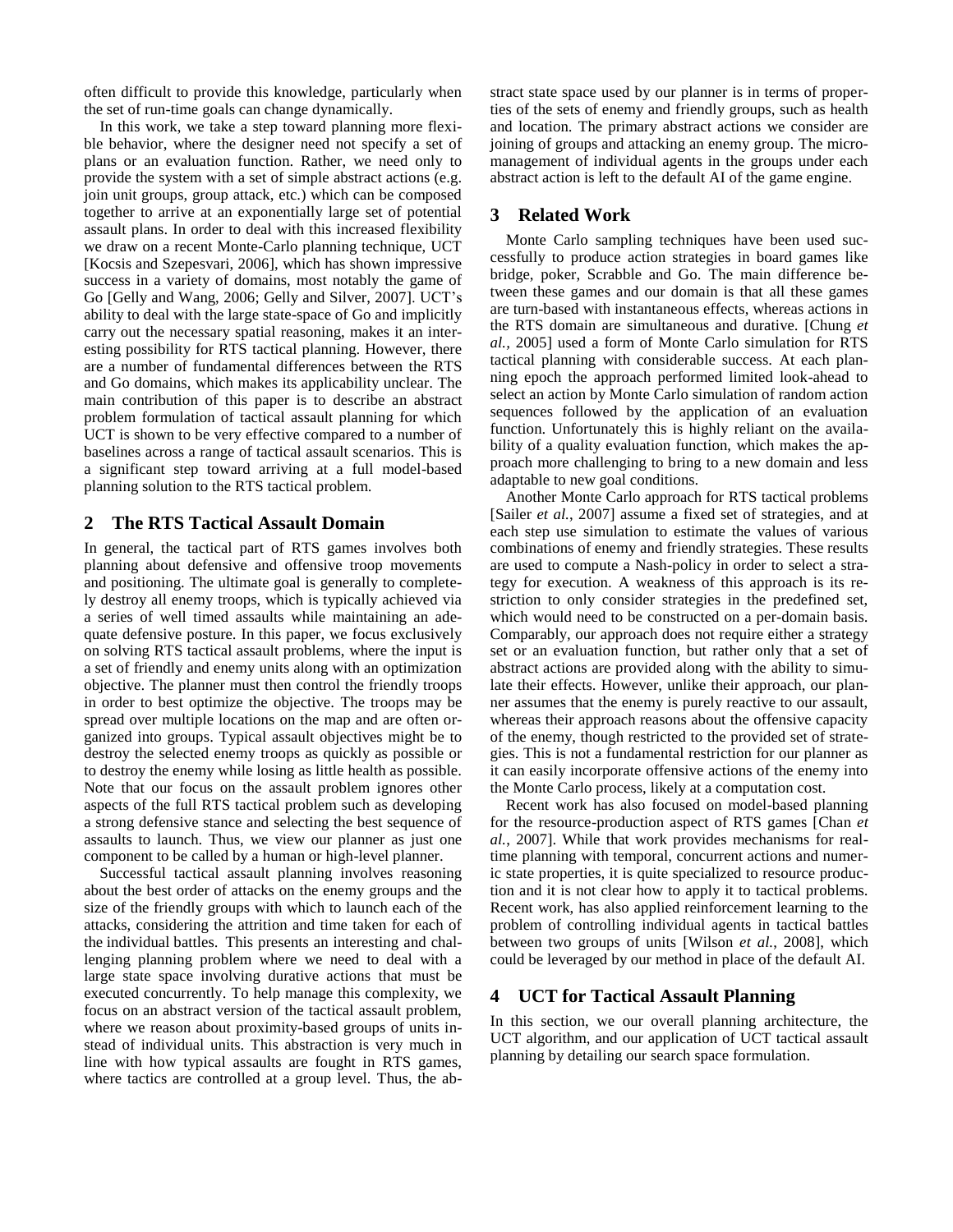**Planning Architecture.** RTS games are highly dynamic due to the stochastic aspects of the game environment, along with the unpredictability of the opponent's actions and incoming goals. For this reason, we utilize an online planning approach rather than computing an offline plan and then attempting to follow it. As explained earlier, in order to reduce complexity, our planner reasons at an abstract level about groups of units, rather than about individuals. In our current implementation, we compute these groups at each decision epoch based on unit proximity via simple agglomerative clustering. However, it is straightforward to incorporate any other grouping scheme, e.g. as computed by a higher level planner.

Given a set of unit groups at the current decision epoch, our planner then utilizes the Monte Carlo planning algorithm UCT, described in the next section, to assign abstract group actions to all of the groups, which are then executed in the game until the next decision epoch is triggered. In our current implementation a decision epoch is triggered whenever any of the groups becomes idle after completing the currently assigned action. It is straightforward to incorporate additional trigger conditions for decision epochs into our approach, e.g. when an unexpected enemy group is encountered. The online planning loop repeats until reaching an end state, which for tactical assault problems is when either all of the friendly or enemy units have been destroyed.

We have instrumented our RTS engine Stratagus to support two types of abstract group actions, which the planner can select among. First, the action  $Join(G)$ , where *G* is a set of groups, causes all of the groups in *G* to move toward their centroid location and to form into a larger joint group. This action is useful for the common situation where we want to explicitly join groups before launching a joint attack so that the units among these groups arrive at the enemy at the same time. Such joint attacks can be much more effective than having the individual groups attack independently, which generally results in groups reaching the enemy at different times. The second abstract action, *Attack*(*f*,*e*), where *f* is a friendly group and *e* is an enemy group, causes *f*  to move toward and attack *e*. Currently the actions of individual friendly agents during an attack are controlled by the default Stratagus AI, though in concept it is straightforward to utilize more advanced controllers, e.g. controllers learned via reinforcement learning [Wilson *et al.*, 2008].

**The UCT Algorithm.** UCT is a Monte Carlo planning algorithm first proposed by [Kocsis and Szepesvari, 2006], which extends recent algorithms for bandit problems to sequential decision problems while retaining the strong theoretical performance guarantees. At each decision epoch, we use UCT to build a sparse tree over the state-space with the current state as the root, edges corresponding to actions, and leaf nodes corresponding to terminal states. Each node in the resulting tree stores value estimates for each of the available actions, which are used to select the next action to be executed. UCT is distinct in the way that it constructs the tree and estimates action values. Unlike standard mini-max search or sparse sampling [Kearns *et al*., 2001], which typically build depth bounded trees and apply evaluation functions at the leaves, UCT does not impose a depth bound and does not require an evaluation function. Rather, UCT incrementally constructs a tree and updates action values by carrying out a sequence of Monte Carlo rollouts of entire game sequences starting from the root to a terminal state. The key idea behind UCT is to intelligently bias the rollout trajectories toward ones that appear more promising based on previous trajectories, while maintaining sufficient exploration. In this way, the most promising parts of the tree are grown first, while still guaranteeing that an optimal decision will be made given enough rollouts.

It remains to describe how UCT conducts each rollout trajectory given the current tree (initially just the root node) and how the tree is updated in response. Each node *s* in the tree stores the number of times the node has been visited in previous rollouts *n*(*s*), the number of times each action *a* has been explored in *s* in previous rollouts  $n(s,a)$ , and a current action value estimate for each action  $Q(s,a)$ . Each rollout begins at the root and actions are selected via the following process. If the current state contains actions that have not yet been explored in previous rollouts, then a random unexplored action is selected. Otherwise if all actions in the current node s have been explored previously then we select the action that maximizes the upper confidence bound given by,

$$
Q^+(s,a) = Q(s,a) + c \times \sqrt{\frac{\log n(s)}{n(s,a)}}
$$

where *c* is a domain dependent constant. After selecting an action, it is simulated and the resulting state is added to the tree if it is not already present. This action selection mechanism is based on the UCB bandit algorithm [Auer *et al.*, 2002] and attempts to balance exploration and exploitation. The first term rewards actions whose action values are currently promising, while the second term adds an exploration reward to actions that have not been explored much and goes to zero as an action is explored more frequently.

In practice the value of the constant *c* has a large impact on performance. In our application, this is particularly true since unlike the case of board games such as Go where the action values are always in the range of [0,1], in our applica-



Figure 1. Screenshot of a typical Wargus game scenario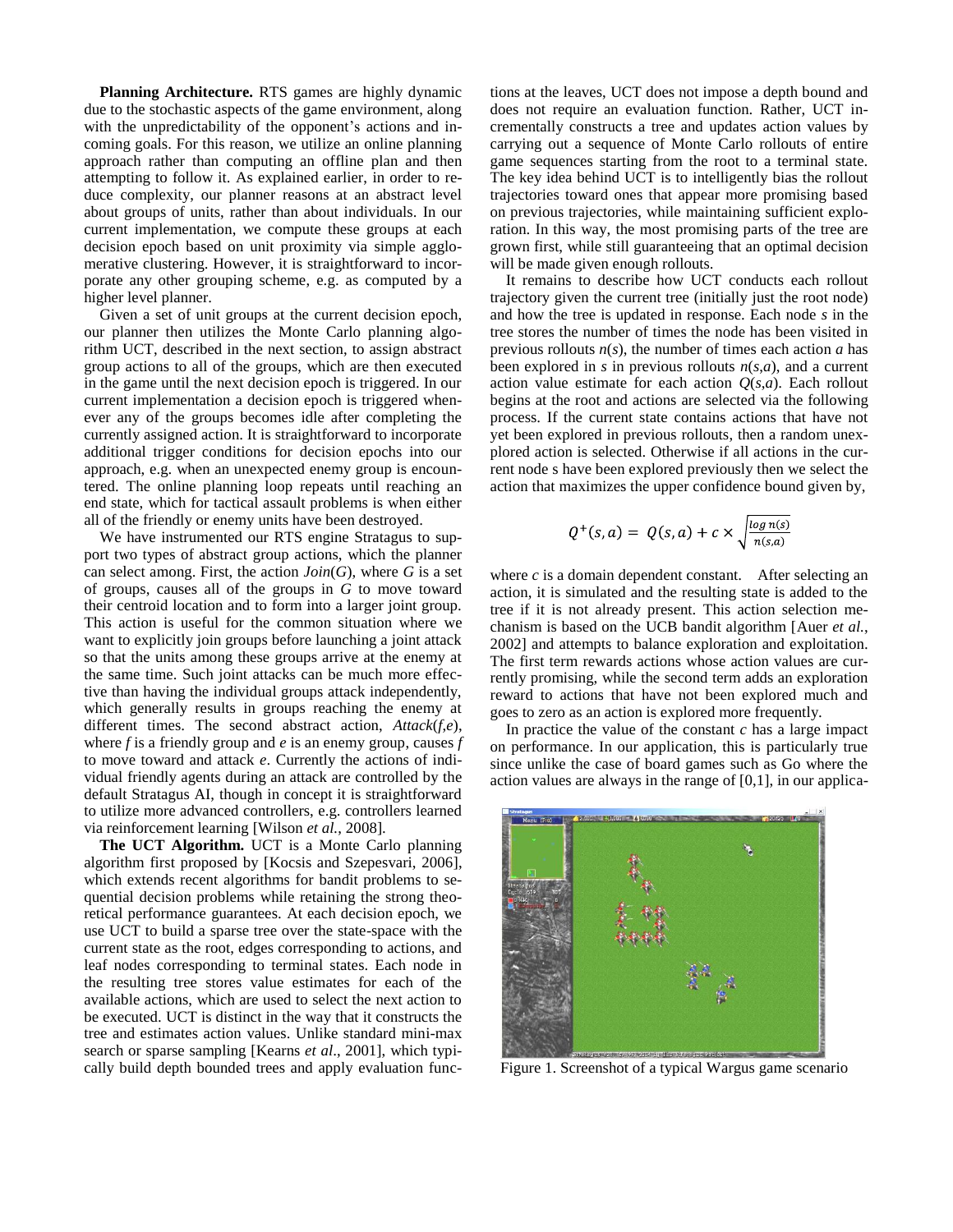tions the action values can be quite large and have a wide variance across different tactical scenarios. Thus, we found it difficult to find a single constant that provided robust performance. For this reason, we use a variation of UCT where we let  $c = Q(s,a)$ , to ensure that the exploration term is on the same scale as the action values. While the theoretical implications of this choice are not clear, the practical improvement in our experience is significant.

Finally, after the trajectory reaches a terminal state the reward  $R$  for that trajectory is calculated based on the current objective function. The reward is used to update the action value function of each state along the generated trajectory. In particular, for any state action pair (*s*, *a*) on the trajectories we perform the following updates,

$$
n(s,a) \leftarrow n(s,a) + 1; \ n(s) \leftarrow n(s) + 1 Q(s,a) \leftarrow Q(s,a) + \frac{1}{n(s,a)} [R - Q(s,a)]
$$

**Search Space Formulation.** UCT is most naturally applied to domains that involve sequential, non-durative actions, as in most board games. However, in our domain, actions have variable durations and must be executed concurrently. We now describe a search space that allows for UCT to search over these aspects of our domain.

Each abstract state in our search space is described by: 1) the current set of friendly and enemy groups and their properties including group hit points (i.e. health) and mean location, 2) the current action being taken by each friendly group, and 3) the current game cycle/time. Following [Chung *et al.*, 2005] the hit points *HP*(*G*) of a group *G* is a measure of the overall health of a group and is recalculated each time new groups are formed based on the hit points of the joining groups using the formula  $HP(G) = (\sum \sqrt{HP_i})^2$ , where  $HP_i$  is the hit points for the *i*'th joining group. This formula better reflects the effective hit point power of a group compared to summing the hit points of joining groups. For example, a group of 2 units with 50 hit points each is more useful in battle than 1 unit with 100 hit points.

Given these search nodes, we must now describe the arcs of our search space. At each search node with at least one idle friendly group (i.e. no assigned action), the available arcs correspond to assigning a single idle group an action, which can be either to attack a specified enemy group, or to join another friendly group in the current search node. Note that in the case of join, if the group being joined to is currently assigned to join yet another group, then the join action is applied to all of the groups. From this we see that a search node with  $n$  idle friendly groups and  $m$  enemy groups has  $O(n^2 + n \times m)$  possible successors, each corresponding to an action assignment to an idle group.

It is important to note that these "assignment search arcs" do not increment the game cycle of the next search node and do not change the properties of any groups. Rather they should be viewed as book keeping search steps that modify the "internal state" of the groups to keep track of the action that they have been assigned. The game cycles are incremented and actions are simulated only from search states with no idle groups, where the only choice is to move to a search node that results from simulating the game according to the current action selections until one of the groups becomes idle. The resulting successor state will reflect the updated position and hit points of the groups.

Note that under this search space multiple search steps are required to assign activities to multiple idle groups. An alternative formulation would have been to allow for single search steps to jointly assign actions to all idle groups in a node. This would exponentially increase the number of arcs out of the nodes, but decreased the depth required to reach a final state since multiple search steps would no longer be necessary to assign joint actions. We chose to use the former search space since it appears to be better matched to the UCT approach. Intuitively, this is because our search space contains many search nodes on route to a joint action assignment, each representing a partial assignment, which allows UCT to collect quality statistics about each of the encountered partial assignments. Accordingly the rollouts can be biased toward partial assignments that appear more promising. Rather, the later search space that has an arc for each joint action is unable to gather any such statistics and UCT will be forced to try each one independently. Thus our search space allows for UCT to much more effectively exploit previous rollouts when searching for joint actions.

**Monte Carlo Simulation.** A key component of our approach is to simulate the effect of abstract group actions on the abstract state in order to generate UCT's rollout trajectories. This involves estimating the times for actions to complete and how they alter the positions and hit points of existing friendly and enemy groups. Full details of the simulation process are in the full report [Balla, 2009] and are omitted here due to space constraints. In concept the simulation process is straightforward, but involves careful book keep of the concurrent activity going on. For example, to simulate multiple groups attacking another group one must keep track of the arrival times of each attacking group and account for the additional offensive power that becomes available. For predicting the rate of hit point reductions during encounters and the movement times, we utilized simple numeric models, which were hand-tuned based on examples of game play. In general, it would be beneficial to incorporate machine learning techniques to continually monitor and improve the accuracy of such models.

#### **5 Experiments and Results**

We present experiments in the game of Wargus, which is run on top of the open-source Stratagus RTS engine.

**Experimental Setup.** We created 12 game scenarios for evaluation that differ in the number of enemy and friendly units, their groupings, and the placement of the groups across the 128x128 tile map. Figure 1 shows a screen shot of the action during one of these scenarios. The upper-left corner depicts an abstract view of the full map showing the locations of 2 friendly and 4 enemy groups. The main part of the figure shows a zoomed in area of the map where an encounter between enemy and friendly groups is about to take place. In order to simplify the simulation of actions in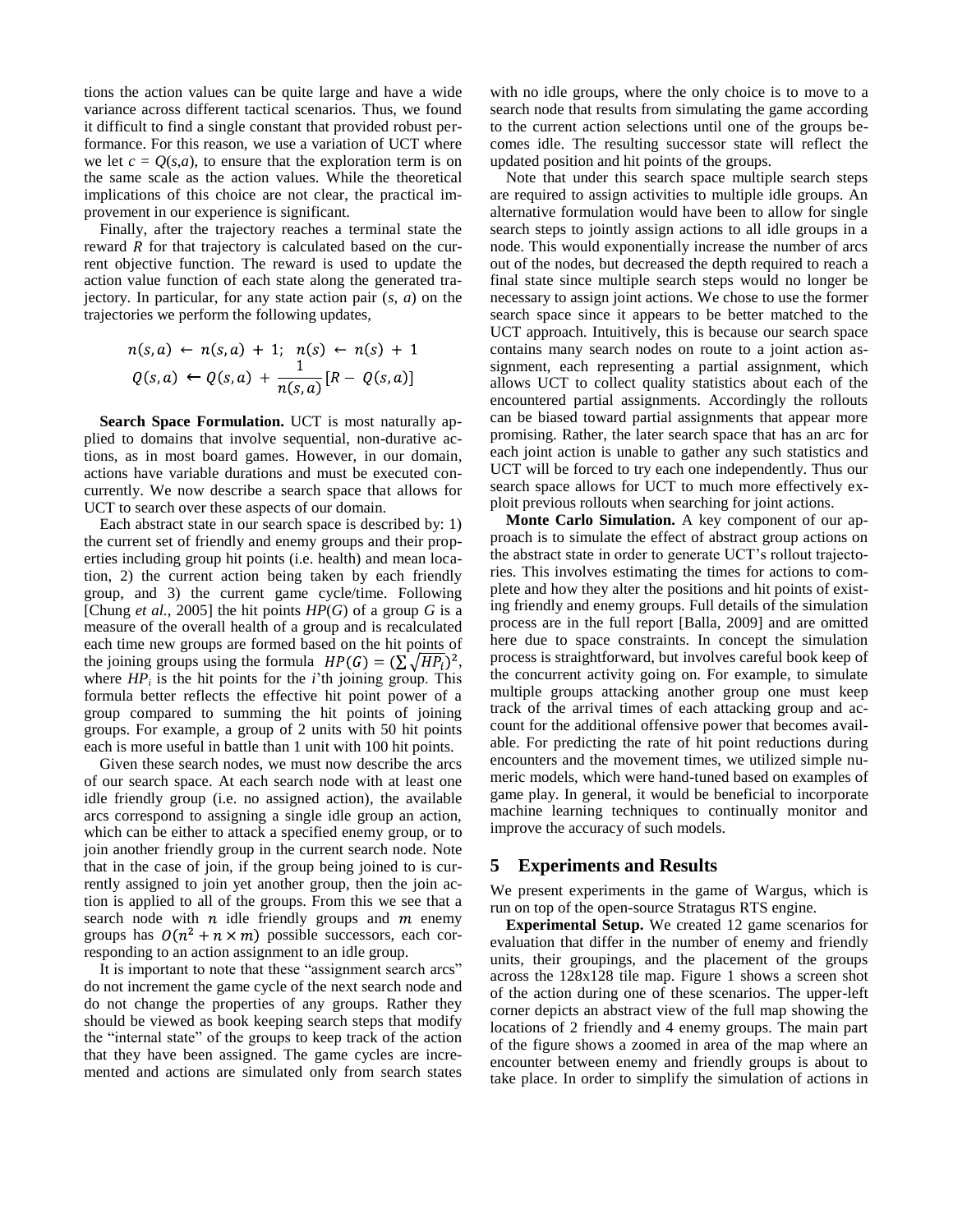

Figure-2: Time results for UCT(t) and baselines. Figure-3: Hit point results for UCT(t) and baselines.



this initial investigation, we have restricted all of the scenarios to utilize a single type of unit known as a footman. All of our scenarios are designed so that there is a winning strategy, though the level of intelligence required to win varies across the scenarios. The scenarios vary the number of enemy and friendly units from 10 to 20 per side and the number of initial groups from 2 to 5. Details of the scenarios are available in the full report [Balla, 2009].

**Planners.** Our experiments consider two version of UCT: 1) UCT $(t)$ , which attempts to minimize the time, as measured by number of game cycles, to destroy the enemy, and 2) UCT(hp), which attempts to maximize the effective hit points of the friendly units remaining after defeating the enemy. The only difference between these two versions of UCT is the value of the reward returned at each terminal node at the end of each rollout, which is equal to the objective under consideration. Unless otherwise noted, we used 5000 rollout trajectories for UCT.

We compare against 5 baselines: 1) Random, which selects random join and attack actions for idle groups, 2) Attack-Closest, which causes any idle group to attack the closest enemy, 3) Attack-Weakest, which causes an idle group to attack the weakest enemy group and in the case of ties to select the closest of those, 4) Stratagus-AI, which controls the friendly units with the default Stratagus AI, and 5) the performance achieved by an experienced human player.





Figure-4: Time results for UCT(hp) and baselines. Figure-5: Hit point results for UCT(hp) and baselines.



Figure-6: Time results for UCT(t) with varying rollouts.

**Results.** We ran the planners on all benchmarks and measured the time (game cycles) to defeat the enemy and the hit points of the friendly forces at the end of the game. For the Random baseline and UCT the results are averaged over 5 runs. Figures 2 and 3 give the results for UCT(t) and the baselines for the time and hit point metrics respectively. The x-axis labels give a description of the scenarios in terms of the number of enemy and friendly groups. For example, 4vs2\_1 is the first scenario that involves 4 friendly groups and 2 enemy groups on the initial map. When a planner does not win a game, the hit points are recorded as 0 and no point plotted for the time metric in Figure 2.